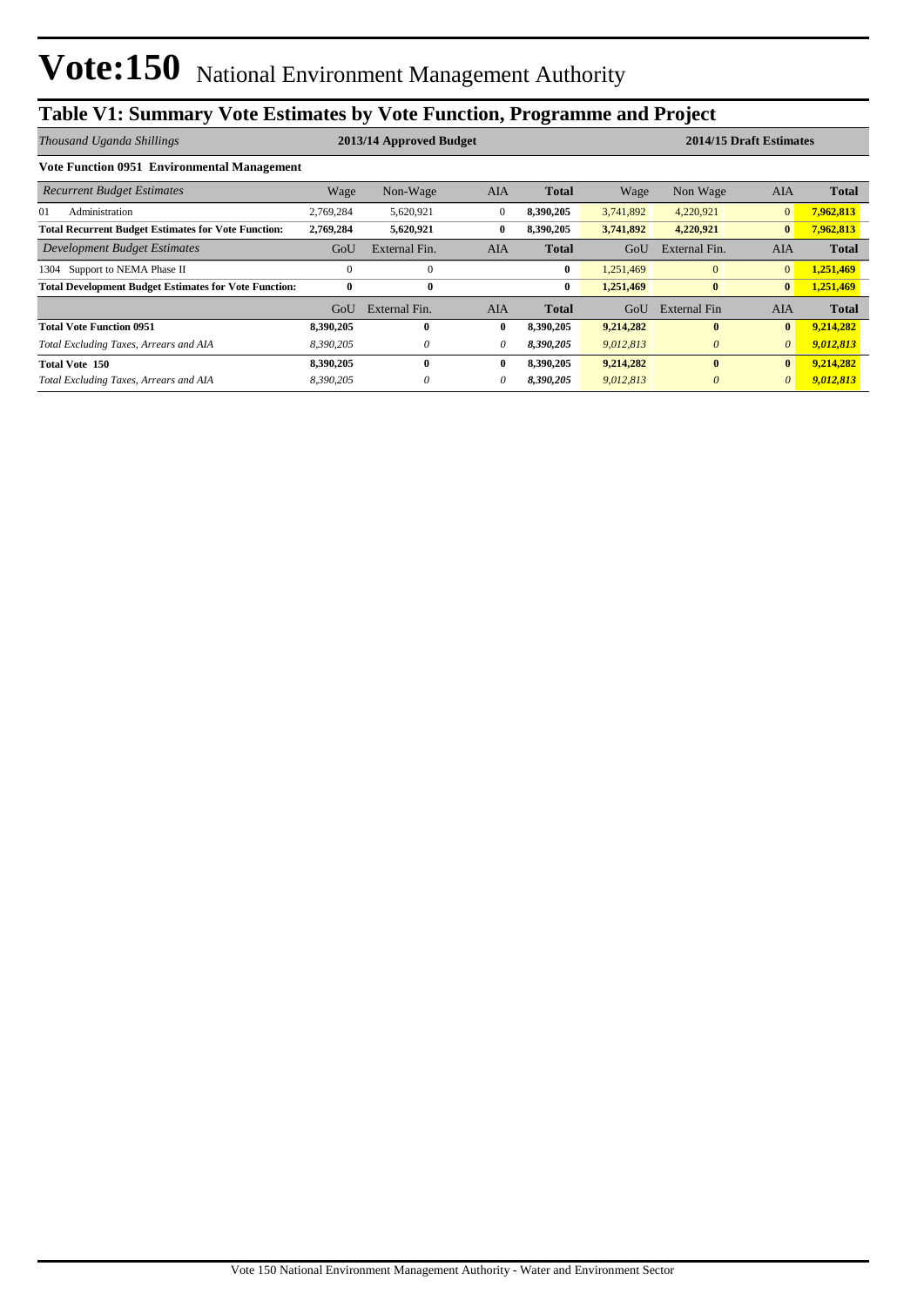# Vote:150 National Environment Management Authority

## **Table V2: Summary Vote Estimates by Item**

| Thousand Uganda Shillings                                 | 2013/14 Approved Budget |                   |                           |              | 2014/15 Draft Estimates |                       |                       |                         |
|-----------------------------------------------------------|-------------------------|-------------------|---------------------------|--------------|-------------------------|-----------------------|-----------------------|-------------------------|
|                                                           |                         | GoU External Fin. | AIA                       | <b>Total</b> |                         | GoU External Fin.     | AIA                   | <b>Total</b>            |
| <b>Employees, Goods and Services (Outputs Provided)</b>   | 8,390,205               | 0                 | $\boldsymbol{\theta}$     | 8,390,205    | 8,582,813               | $\boldsymbol{\theta}$ | $\boldsymbol{\theta}$ | 8,582,813               |
| 211101 General Staff Salaries                             | 2,419,284               | $\overline{0}$    | $\boldsymbol{0}$          | 2,419,284    | 3,391,892               | $\overline{0}$        | $\mathbf{0}$          | 3,391,892               |
| 211102 Contract Staff Salaries (Incl. Casuals, Temporary) | 350,000                 | $\mathbf{0}$      |                           | 350,000      | 350,000                 | $\mathbf{0}$          | $\mathbf{0}$          | 350,000                 |
| 211103 Allowances                                         | 88,370                  | $\overline{0}$    | $\overline{0}$            | 88,370       | 57,900                  | $\overline{0}$        | $\overline{0}$        | 57,900                  |
| 212101 Social Security Contributions                      | 276,946                 | $\Omega$          | $\boldsymbol{0}$          | 276,946      | 311,928                 | $\Omega$              | $\mathbf{0}$          | 311,928                 |
| 213004 Gratuity Expenses                                  | 362,850                 | $\boldsymbol{0}$  | $\boldsymbol{0}$          | 362,850      | 1,000,000               | $\mathbf{0}$          | $\mathbf{0}$          | 1,000,000               |
| 221001 Advertising and Public Relations                   | 229,236                 | $\boldsymbol{0}$  | $\boldsymbol{0}$          | 229,236      | 216,000                 | $\mathbf{0}$          | $\mathbf{0}$          | 216,000                 |
| 221002 Workshops and Seminars                             | 606,195                 | $\mathbf{0}$      | $\boldsymbol{0}$          | 606,195      | 530,950                 | $\mathbf{0}$          | $\mathbf{0}$          | 530,950                 |
| 221003 Staff Training                                     | 235,001                 | $\boldsymbol{0}$  | $\boldsymbol{0}$          | 235,001      | 210,000                 | $\mathbf{0}$          | $\mathbf{0}$          | 210,000                 |
| 221005 Hire of Venue (chairs, projector, etc)             | 18,164                  | $\overline{0}$    | $\mathbf{0}$              | 18,164       | 25,000                  | $\mathbf{0}$          | $\overline{0}$        | 25,000                  |
| 221007 Books, Periodicals & Newspapers                    | 25,114                  | $\overline{0}$    | $\boldsymbol{0}$          | 25,114       | 65,000                  | $\overline{0}$        | $\mathbf{0}$          | 65,000                  |
| 221008 Computer supplies and Information Technology (IT)  | 268,337                 | $\overline{0}$    | $\overline{0}$            | 268,337      | $\overline{0}$          | $\overline{0}$        |                       | $\overline{\mathbf{0}}$ |
| 221009 Welfare and Entertainment                          | 52,002                  | $\overline{0}$    | $\overline{0}$            | 52,002       | 30,000                  | $\overline{0}$        | $\mathbf{0}$          | 30,000                  |
| 221010 Special Meals and Drinks                           | 1,600                   | $\overline{0}$    | $\boldsymbol{0}$          | 1,600        | $\mathbf{0}$            | $\mathbf{0}$          |                       | $\bf{0}$                |
| 221011 Printing, Stationery, Photocopying and Binding     | 78,152                  | $\boldsymbol{0}$  | $\boldsymbol{0}$          | 78,152       | 155,000                 | $\Omega$              | $\mathbf{0}$          | 155,000                 |
| 221012 Small Office Equipment                             | 17,000                  | $\mathbf{0}$      | $\boldsymbol{0}$          | 17,000       | 20,000                  | $\mathbf{0}$          | $\mathbf{0}$          | 20,000                  |
| 222001 Telecommunications                                 | 87,999                  | $\boldsymbol{0}$  | $\boldsymbol{0}$          | 87,999       | 120,875                 | $\mathbf{0}$          | $\mathbf{0}$          | 120,875                 |
| 222002 Postage and Courier                                | 10,001                  | $\mathbf{0}$      |                           | 10,001       | 15,000                  | $\mathbf{0}$          | $\mathbf{0}$          | 15,000                  |
| 222003 Information and communications technology (ICT)    | $\Omega$                | $\overline{0}$    |                           | $\bf{0}$     | 20,000                  | $\mathbf{0}$          | $\overline{0}$        | 20,000                  |
| 223001 Property Expenses                                  | 35,003                  | $\mathbf{0}$      |                           | 35,003       | 30,000                  | $\mathbf{0}$          | $\mathbf{0}$          | 30,000                  |
| 223002 Rates                                              | 20,001                  | $\mathbf{0}$      |                           | 20,001       | 20,000                  | $\mathbf{0}$          | $\overline{0}$        | 20,000                  |
| 223003 Rent – (Produced Assets) to private entities       | $\theta$                | $\mathbf{0}$      |                           | $\bf{0}$     | 15,000                  | $\overline{0}$        | $\overline{0}$        | 15,000                  |
| 223004 Guard and Security services                        | 25,002                  | $\overline{0}$    |                           | 25,002       | 30,000                  | $\overline{0}$        | $\overline{0}$        | 30,000                  |
| 223005 Electricity                                        | 85,000                  | $\overline{0}$    |                           | 85,000       | 100,000                 | $\overline{0}$        | $\overline{0}$        | 100,000                 |
| 223006 Water                                              | 9,500                   | $\boldsymbol{0}$  |                           | 9,500        | 15,000                  | $\mathbf{0}$          | $\mathbf{0}$          | 15,000                  |
| 223007 Other Utilities- (fuel, gas, firewood, charcoal)   | 41,811                  | $\boldsymbol{0}$  |                           | 41,811       | 10,000                  | $\mathbf{0}$          | $\mathbf{0}$          | 10,000                  |
| 224004 Cleaning and Sanitation                            | $\mathbf{0}$            | $\mathbf{0}$      |                           | $\bf{0}$     | 5,000                   | $\mathbf{0}$          | $\mathbf{0}$          | 5,000                   |
| 225001 Consultancy Services- Short term                   | 299,736                 | $\boldsymbol{0}$  | $\boldsymbol{0}$          | 299,736      | 370,000                 | $\mathbf{0}$          | $\mathbf{0}$          | 370,000                 |
| 226001 Insurances                                         | 169,011                 | $\boldsymbol{0}$  | $\boldsymbol{0}$          | 169,011      | 194,143                 | $\overline{0}$        | $\mathbf{0}$          | 194,143                 |
| 227001 Travel inland                                      | 372,432                 | $\overline{0}$    | $\overline{0}$            | 372,432      | 562,000                 | $\overline{0}$        | $\overline{0}$        | 562,000                 |
| 227002 Travel abroad                                      | 161,000                 | $\boldsymbol{0}$  | $\boldsymbol{0}$          | 161,000      | 242,000                 | $\mathbf{0}$          | $\mathbf{0}$          | 242,000                 |
| 227004 Fuel, Lubricants and Oils                          | 251,245                 | $\overline{0}$    | $\mathbf{0}$              | 251,245      | 330,000                 | $\overline{0}$        | $\overline{0}$        | 330,000                 |
| 228001 Maintenance - Civil                                | 30,000                  | $\overline{0}$    |                           | 30,000       | 30,000                  | $\overline{0}$        | $\overline{0}$        | 30,000                  |
| 228002 Maintenance - Vehicles                             | 68,003                  | $\overline{0}$    | $\boldsymbol{0}$          | 68,003       | 70,125                  | $\overline{0}$        | $\theta$              | 70,125                  |
| 228003 Maintenance – Machinery, Equipment & Furniture     | 1,610,000               | $\boldsymbol{0}$  | $\boldsymbol{0}$          | 1,610,000    | $\mathbf{0}$            | $\mathbf{0}$          |                       | $\overline{\mathbf{0}}$ |
| 228004 Maintenance - Other                                | 86,211                  | $\mathbf{0}$      | $\boldsymbol{0}$          | 86,211       | 40,000                  | $\mathbf{0}$          | $\mathbf{0}$          | 40,000                  |
| <b>Investment</b> (Capital Purchases)                     | 0                       | 0                 |                           | 0            | 631,469                 | $\boldsymbol{\theta}$ | $\boldsymbol{\theta}$ | 631,469                 |
| 231004 Transport equipment                                | $\overline{0}$          | $\mathbf{0}$      |                           | $\bf{0}$     | 200,000                 | $\mathbf{0}$          | $\mathbf{0}$          | 200,000                 |
| 231005 Machinery and equipment                            | $\Omega$                | $\boldsymbol{0}$  |                           | $\bf{0}$     | 190,000                 | $\mathbf{0}$          | $\mathbf{0}$          | 190,000                 |
| 231006 Furniture and fittings (Depreciation)              | $\overline{0}$          | $\boldsymbol{0}$  |                           | $\bf{0}$     | 40,000                  | $\overline{0}$        | $\mathbf{0}$          | 40,000                  |
| 312204 Taxes on Machinery, Furniture & Vehicles           | $\overline{0}$          | $\boldsymbol{0}$  |                           | $\bf{0}$     | 201,469                 | $\mathbf{0}$          | $\mathbf{0}$          | 201,469                 |
| <b>Grand Total Vote 150</b>                               | 8,390,205               | $\pmb{0}$         | $\boldsymbol{0}$          | 8,390,205    | 9,214,282               | $\bf{0}$              | $\pmb{0}$             | 9,214,282               |
| Total Excluding Taxes, Arrears and AIA                    | 8,390,205               | $\theta$          | $\boldsymbol{\mathit{0}}$ | 8,390,205    | 9,012,813               | $\theta$              | $\boldsymbol{\theta}$ | 9,012,813               |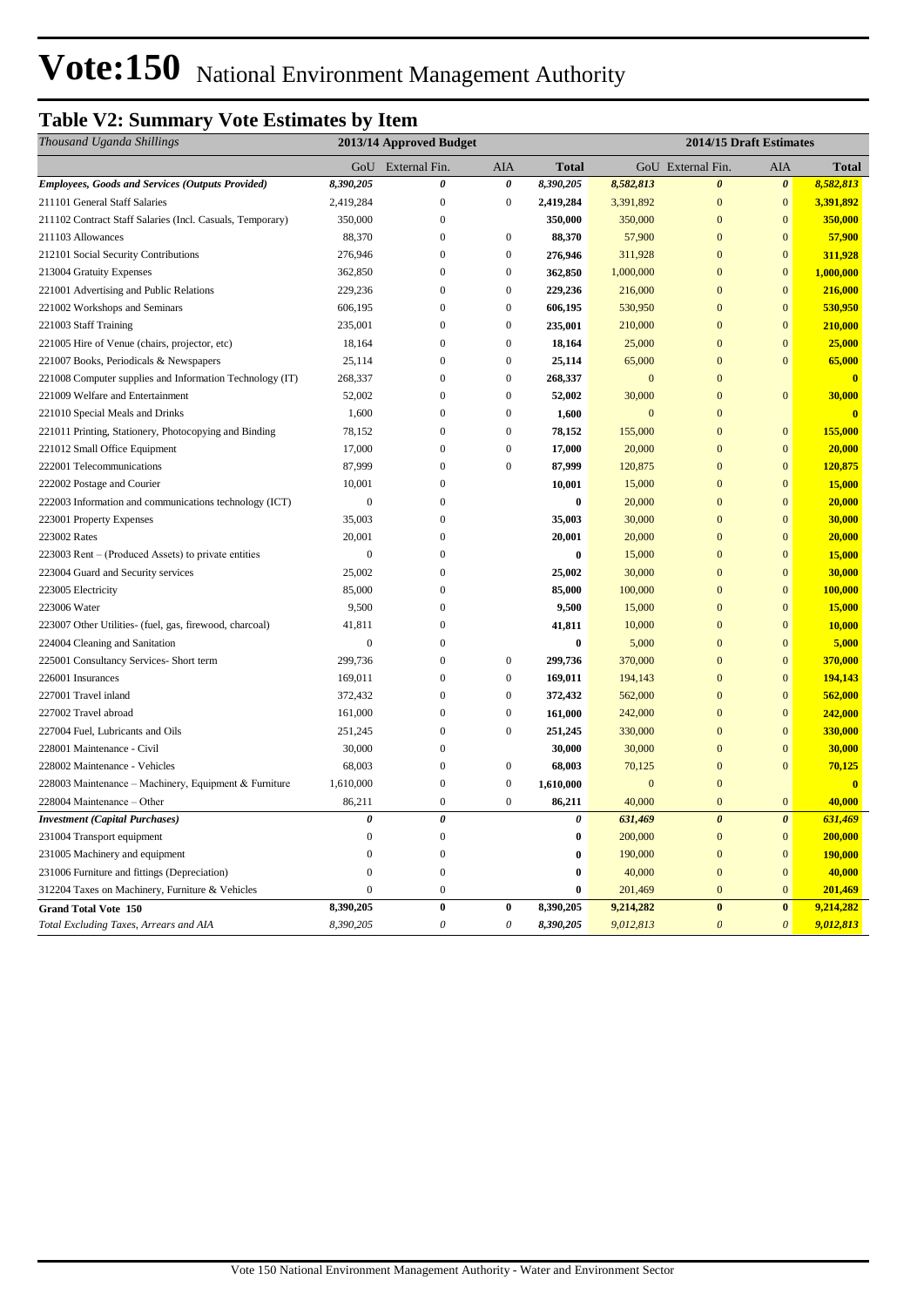## **Table V3: Detailed Estimates by Vote Function, Cost Centre, Output and Item**

#### *Vote Function 0951 Environmental Management*

#### *Recurrent Budget Estimates*

#### **Programme 01 Administration**

| Thousand Uganda Shillings                                                                                                      |                  | 2013/14 Approved Budget |                  |              |                       |                  | 2014/15 Draft Estimates           |                         |
|--------------------------------------------------------------------------------------------------------------------------------|------------------|-------------------------|------------------|--------------|-----------------------|------------------|-----------------------------------|-------------------------|
| <b>Outputs Provided</b>                                                                                                        | Wage             | Non-Wage                | AIA              | <b>Total</b> | Wage                  | Non Wage         | AIA                               | <b>Total</b>            |
| Output:095101 Integration of ENR Management at National and Local Government levels                                            |                  |                         |                  |              |                       |                  |                                   |                         |
| 211101 General Staff Salaries                                                                                                  | 98,877           | $\mathbf{0}$            | $\boldsymbol{0}$ | 98,877       | $\mathbf{0}$          | $\mathbf{0}$     | $\mathbf{0}$                      | $\mathbf{0}$            |
| 211103 Allowances                                                                                                              | $\boldsymbol{0}$ | 5,703                   | $\boldsymbol{0}$ | 5,703        | $\mathbf{0}$          | 5,000            | $\boldsymbol{0}$                  | 5,000                   |
| 221001 Advertising and Public Relations                                                                                        | $\boldsymbol{0}$ | 66,000                  | $\boldsymbol{0}$ | 66,000       | $\mathbf{0}$          | 36,000           | $\mathbf{0}$                      | 36,000                  |
| 221002 Workshops and Seminars                                                                                                  | $\boldsymbol{0}$ | 150,231                 | $\boldsymbol{0}$ | 150,231      | $\mathbf{0}$          | 80,000           | $\overline{0}$                    | 80,000                  |
| 221005 Hire of Venue (chairs, projector, etc)                                                                                  | $\boldsymbol{0}$ | 4,000                   | $\boldsymbol{0}$ | 4,000        | $\mathbf{0}$          | 5,000            | $\mathbf{0}$                      | 5,000                   |
| 221008 Computer supplies and Information Tec                                                                                   | $\boldsymbol{0}$ | 60,000                  | $\boldsymbol{0}$ | 60,000       | $\mathbf{0}$          | $\mathbf{0}$     | $\overline{0}$                    | $\mathbf{0}$            |
| 221011 Printing, Stationery, Photocopying and                                                                                  | $\boldsymbol{0}$ | 23,500                  | $\boldsymbol{0}$ | 23,500       | $\mathbf{0}$          | 25,000           | $\mathbf{0}$                      | 25,000                  |
| 222001 Telecommunications                                                                                                      | $\boldsymbol{0}$ | 10,000                  | $\boldsymbol{0}$ | 10,000       | $\mathbf{0}$          | 30,875           | $\mathbf{0}$                      | 30,875                  |
| 225001 Consultancy Services- Short term                                                                                        | $\boldsymbol{0}$ | 132,000                 | $\boldsymbol{0}$ | 132,000      | $\mathbf{0}$          | 80,000           | $\mathbf{0}$                      | 80,000                  |
| 227001 Travel inland                                                                                                           | $\boldsymbol{0}$ | 157,224                 | $\boldsymbol{0}$ | 157,224      | $\mathbf{0}$          | 90,000           | $\mathbf{0}$                      | 90,000                  |
| 227002 Travel abroad                                                                                                           | $\boldsymbol{0}$ | $\mathbf{0}$            | $\boldsymbol{0}$ | $\bf{0}$     | $\mathbf{0}$          | 40,000           | $\mathbf{0}$                      | 40,000                  |
| 227004 Fuel, Lubricants and Oils                                                                                               | $\boldsymbol{0}$ | 50,000                  | $\boldsymbol{0}$ | 50,000       | $\mathbf{0}$          | 50,000           | $\bf{0}$                          | 50,000                  |
| 228002 Maintenance - Vehicles                                                                                                  | $\boldsymbol{0}$ | 10,000                  | $\boldsymbol{0}$ | 10,000       | $\mathbf{0}$          | 10,125           | $\boldsymbol{0}$                  | 10,125                  |
| Total Cost of Output 095101:                                                                                                   | 98,877           | 668,658                 | 0                | 767,535      | $\boldsymbol{\theta}$ | 452,000          | $\boldsymbol{\theta}$             | 452,000                 |
| Output:095102 Environmental compliance and enforcement of the law, regulations and standards                                   |                  |                         |                  |              |                       |                  |                                   |                         |
| 211101 General Staff Salaries                                                                                                  | 844,951          | $\boldsymbol{0}$        | $\boldsymbol{0}$ | 844,951      | $\boldsymbol{0}$      | $\boldsymbol{0}$ | $\mathbf{0}$                      | $\bf{0}$                |
| 211103 Allowances                                                                                                              | $\boldsymbol{0}$ | 37,667                  | $\boldsymbol{0}$ | 37,667       | $\mathbf{0}$          | 30,000           | $\boldsymbol{0}$                  | 30,000                  |
| 221001 Advertising and Public Relations                                                                                        | $\boldsymbol{0}$ | 41,800                  | $\boldsymbol{0}$ | 41,800       | $\mathbf{0}$          | 30,000           | $\mathbf{0}$                      | 30,000                  |
| 221002 Workshops and Seminars                                                                                                  | $\bf{0}$         | 106,000                 | $\boldsymbol{0}$ | 106,000      | $\mathbf{0}$          | 100,000          | $\mathbf{0}$                      | 100,000                 |
| 221003 Staff Training                                                                                                          | $\bf{0}$         | 90,000                  | $\boldsymbol{0}$ | 90,000       | $\mathbf{0}$          | 100,000          | $\mathbf{0}$                      | 100,000                 |
| 221005 Hire of Venue (chairs, projector, etc)                                                                                  | $\boldsymbol{0}$ | 5,084                   | $\boldsymbol{0}$ | 5,084        | $\bf{0}$              | $\mathbf{0}$     | $\bf{0}$                          | $\bf{0}$                |
| 221007 Books, Periodicals & Newspapers                                                                                         | $\boldsymbol{0}$ | 10,000                  | $\boldsymbol{0}$ | 10,000       | $\bf{0}$              | $\mathbf{0}$     | $\overline{0}$                    | $\bf{0}$                |
| 221010 Special Meals and Drinks                                                                                                | $\boldsymbol{0}$ | 1,600                   | $\boldsymbol{0}$ | 1,600        | $\bf{0}$              | $\overline{0}$   | $\overline{0}$                    | $\mathbf{0}$            |
| 221011 Printing, Stationery, Photocopying and                                                                                  | $\bf{0}$         | 20,650                  | $\boldsymbol{0}$ | 20,650       | $\mathbf{0}$          | 20,000           | $\mathbf{0}$                      | 20,000                  |
| 221012 Small Office Equipment                                                                                                  | $\boldsymbol{0}$ | 17,000                  | $\boldsymbol{0}$ | 17,000       | $\mathbf{0}$          | 15,000           | $\bf{0}$                          | 15,000                  |
| 222001 Telecommunications                                                                                                      | $\boldsymbol{0}$ | 55,000                  | $\boldsymbol{0}$ | 55,000       | $\mathbf{0}$          | 40,000           | $\bf{0}$                          | 40,000                  |
| 225001 Consultancy Services- Short term                                                                                        | $\boldsymbol{0}$ | 78,067                  | $\boldsymbol{0}$ | 78,067       | $\mathbf{0}$          | 65,000           | $\bf{0}$                          | 65,000                  |
| 226001 Insurances                                                                                                              | $\bf{0}$         | 10,000                  | $\boldsymbol{0}$ | 10,000       | $\mathbf{0}$          | $\boldsymbol{0}$ | $\mathbf{0}$                      | $\overline{\mathbf{0}}$ |
| 227001 Travel inland                                                                                                           | $\boldsymbol{0}$ | 147,000                 | $\boldsymbol{0}$ | 147,000      | $\boldsymbol{0}$      | 187,000          | $\bf{0}$                          | 187,000                 |
| 227002 Travel abroad                                                                                                           | $\bf{0}$         | 53,000                  | $\boldsymbol{0}$ | 53,000       | $\bf{0}$              | $\mathbf{0}$     | $\bf{0}$                          | $\overline{\mathbf{0}}$ |
| 227004 Fuel, Lubricants and Oils                                                                                               | $\bf{0}$         | 129,300                 | $\boldsymbol{0}$ | 129,300      | $\mathbf{0}$          | 150,000          | $\bf{0}$                          | 150,000                 |
| 228002 Maintenance - Vehicles                                                                                                  | $\mathbf{0}$     | 20,000                  | $\boldsymbol{0}$ | 20,000       | $\bf{0}$              | 20,000           | 0                                 | 20,000                  |
| 228004 Maintenance – Other                                                                                                     | $\mathbf{0}$     | 10,000                  | $\boldsymbol{0}$ | 10,000       | $\bf{0}$              | 10,000           | $\bf{0}$<br>$\boldsymbol{\theta}$ | 10,000                  |
| Total Cost of Output 095102:                                                                                                   | 844,951          | 832,167                 | 0                | 1,677,118    | $\boldsymbol{\theta}$ | 767,000          |                                   | 767,000                 |
| Output:095103 Acess to environmental information/education and public participation increased<br>211101 General Staff Salaries | 724,101          | $\Omega$                | $\boldsymbol{0}$ | 724,101      | $\boldsymbol{0}$      | $\boldsymbol{0}$ | $\boldsymbol{0}$                  | $\mathbf{0}$            |
| 211103 Allowances                                                                                                              | $\boldsymbol{0}$ | 23,000                  | $\boldsymbol{0}$ | 23,000       | $\boldsymbol{0}$      | 12,000           | $\boldsymbol{0}$                  | 12,000                  |
| 221001 Advertising and Public Relations                                                                                        | $\boldsymbol{0}$ | 91,436                  | $\boldsymbol{0}$ | 91,436       | $\boldsymbol{0}$      | 70,000           | $\boldsymbol{0}$                  | 70,000                  |
| 221002 Workshops and Seminars                                                                                                  | $\bf{0}$         | 269,809                 | $\boldsymbol{0}$ | 269,809      | $\boldsymbol{0}$      | 100,000          | $\boldsymbol{0}$                  | 100,000                 |
| 221003 Staff Training                                                                                                          | $\bf{0}$         | 20,000                  | $\boldsymbol{0}$ | 20,000       | $\boldsymbol{0}$      | 20,000           | 0                                 | 20,000                  |
| 221008 Computer supplies and Information Tec                                                                                   | $\bf{0}$         | 180,000                 | $\boldsymbol{0}$ | 180,000      | $\boldsymbol{0}$      | $\bf{0}$         | $\boldsymbol{0}$                  | $\mathbf{0}$            |
| 221011 Printing, Stationery, Photocopying and                                                                                  | $\boldsymbol{0}$ | $\mathbf{0}$            | $\boldsymbol{0}$ | $\bf{0}$     | $\boldsymbol{0}$      | 25,000           | $\boldsymbol{0}$                  | 25,000                  |
| 222001 Telecommunications                                                                                                      | $\mathbf{0}$     | $\mathbf{0}$            | $\boldsymbol{0}$ | $\bf{0}$     | $\boldsymbol{0}$      | 10,000           | $\boldsymbol{0}$                  | 10,000                  |
| 225001 Consultancy Services- Short term                                                                                        | $\boldsymbol{0}$ | $\mathbf{0}$            | $\boldsymbol{0}$ | $\bf{0}$     | $\boldsymbol{0}$      | 25,000           | $\boldsymbol{0}$                  | 25,000                  |
| 227001 Travel inland                                                                                                           | $\bf{0}$         | 12,500                  | $\boldsymbol{0}$ | 12,500       | $\boldsymbol{0}$      | 20,000           | $\boldsymbol{0}$                  | 20,000                  |
| 227004 Fuel, Lubricants and Oils                                                                                               | $\bf{0}$         | $\mathbf{0}$            | $\boldsymbol{0}$ | $\bf{0}$     | $\boldsymbol{0}$      | 20,000           | $\boldsymbol{0}$                  | 20,000                  |
| Total Cost of Output 095103:                                                                                                   | 724,101          | 596,745                 | 0                | 1,320,846    | 0                     | 302,000          | $\boldsymbol{\theta}$             | 302,000                 |
| Output:095104 The institutional capacity of NEMA and its partners enhanced                                                     |                  |                         |                  |              |                       |                  |                                   |                         |
| 211101 General Staff Salaries                                                                                                  | 725,100          | $\boldsymbol{0}$        | $\boldsymbol{0}$ | 725,100      | 3,391,892             | $\bf{0}$         | $\boldsymbol{0}$                  | 3,391,892               |
| 211102 Contract Staff Salaries (Incl. Casuals, T                                                                               | 350,000          | $\boldsymbol{0}$        | $\boldsymbol{0}$ | 350,000      | 350,000               | $\mathbf{0}$     | $\boldsymbol{0}$                  | 350,000                 |
| 211103 Allowances                                                                                                              | $\boldsymbol{0}$ | 22,000                  | $\boldsymbol{0}$ | 22,000       | $\boldsymbol{0}$      | 10,900           | $\boldsymbol{0}$                  | 10,900                  |
| 212101 Social Security Contributions                                                                                           | $\boldsymbol{0}$ | 276,946                 | $\boldsymbol{0}$ | 276,946      | $\mathbf{0}$          | 311,928          | $\boldsymbol{0}$                  | 311,928                 |
|                                                                                                                                |                  |                         |                  |              |                       |                  |                                   |                         |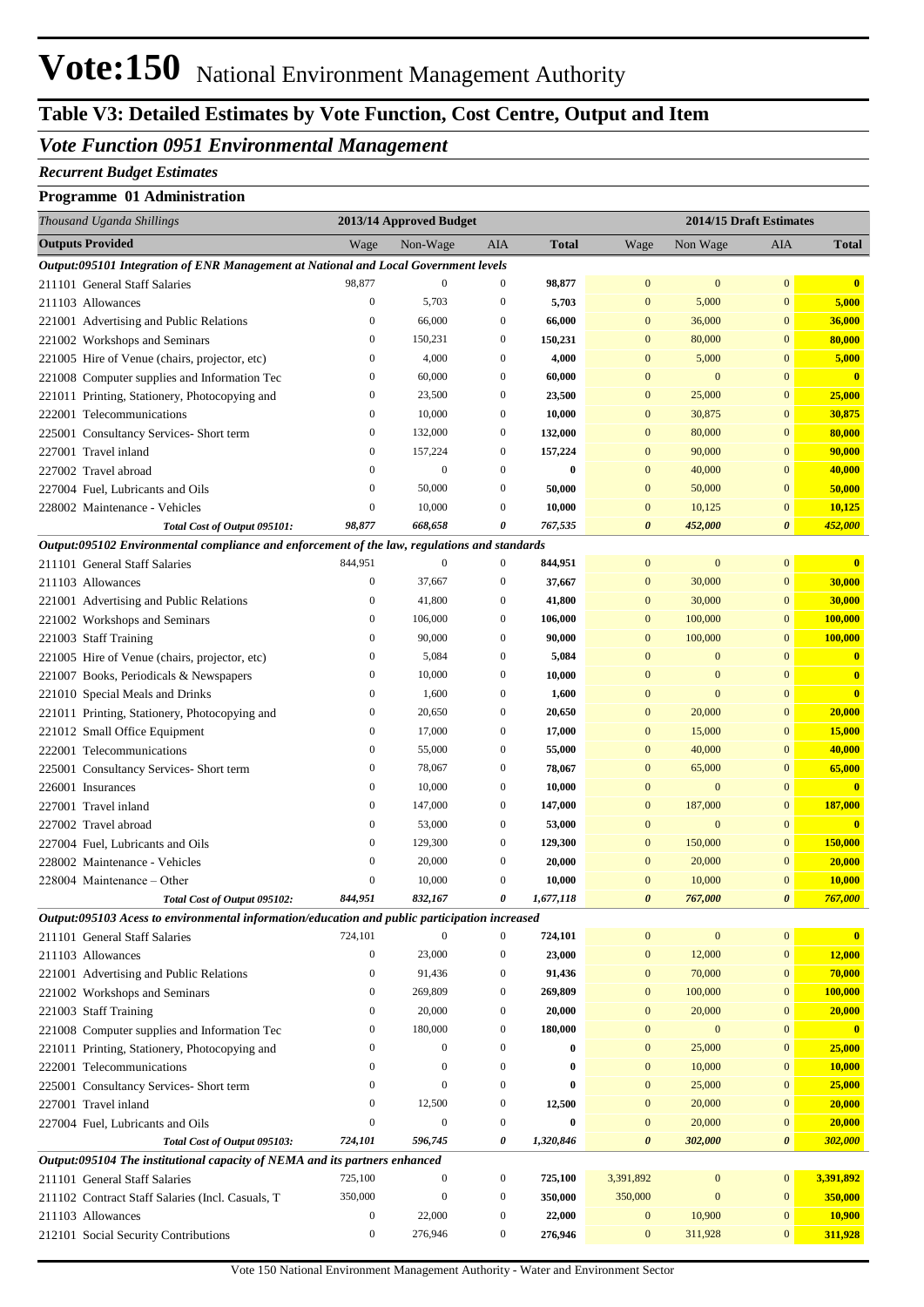## Vote:150 National Environment Management Authority

## **Table V3: Detailed Estimates by Vote Function, Cost Centre, Output and Item**

### *Vote Function 0951 Environmental Management*

#### **Programme 01 Administration**

| Thousand Uganda Shillings                                                                   | 2013/14 Approved Budget |                  |                  |              | 2014/15 Draft Estimates |                  |                       |                         |  |
|---------------------------------------------------------------------------------------------|-------------------------|------------------|------------------|--------------|-------------------------|------------------|-----------------------|-------------------------|--|
| <b>Outputs Provided</b>                                                                     | Wage                    | Non-Wage         | <b>AIA</b>       | <b>Total</b> | Wage                    | Non Wage         | AIA                   | <b>Total</b>            |  |
| 213004 Gratuity Expenses                                                                    | $\boldsymbol{0}$        | 362,850          | $\boldsymbol{0}$ | 362,850      | $\mathbf{0}$            | 1,000,000        | $\mathbf{0}$          | 1,000,000               |  |
| 221001 Advertising and Public Relations                                                     | $\mathbf{0}$            | 30,000           | $\boldsymbol{0}$ | 30,000       | $\mathbf{0}$            | 30,000           | $\mathbf{0}$          | 30,000                  |  |
| 221002 Workshops and Seminars                                                               | $\overline{0}$          | 80,155           | $\overline{0}$   | 80,155       | $\overline{0}$          | 70,950           | $\mathbf{0}$          | 70,950                  |  |
| 221003 Staff Training                                                                       | $\boldsymbol{0}$        | 125,001          | $\mathbf{0}$     | 125,001      | $\mathbf{0}$            | 90,000           | $\mathbf{0}$          | 90,000                  |  |
| 221005 Hire of Venue (chairs, projector, etc)                                               | $\overline{0}$          | 9,080            | $\mathbf{0}$     | 9,080        | $\overline{0}$          | $\mathbf{0}$     | $\Omega$              | $\overline{\mathbf{0}}$ |  |
| 221007 Books, Periodicals & Newspapers                                                      | $\boldsymbol{0}$        | 15,114           | $\boldsymbol{0}$ | 15,114       | $\mathbf{0}$            | 15,000           | $\mathbf{0}$          | 15,000                  |  |
| 221008 Computer supplies and Information Tec                                                | $\overline{0}$          | 28,337           | $\overline{0}$   | 28,337       | $\overline{0}$          | $\mathbf{0}$     | $\overline{0}$        | $\overline{\mathbf{0}}$ |  |
| 221009 Welfare and Entertainment                                                            | $\overline{0}$          | 52,002           | $\overline{0}$   | 52,002       | $\overline{0}$          | 30,000           | $\overline{0}$        | 30,000                  |  |
| 221011 Printing, Stationery, Photocopying and                                               | $\overline{0}$          | 34,002           | $\mathbf{0}$     | 34,002       | $\mathbf{0}$            | 35,000           | $\mathbf{0}$          | 35,000                  |  |
| 222001 Telecommunications                                                                   | $\overline{0}$          | 22,999           | $\Omega$         | 22,999       | $\overline{0}$          | 40,000           | $\overline{0}$        | 40,000                  |  |
| 222002 Postage and Courier                                                                  | $\boldsymbol{0}$        | 10,001           | $\boldsymbol{0}$ | 10,001       | $\mathbf{0}$            | 15,000           | $\mathbf{0}$          | 15,000                  |  |
| 223001 Property Expenses                                                                    | $\boldsymbol{0}$        | 35,003           | $\mathbf{0}$     | 35,003       | $\mathbf{0}$            | 30,000           | $\mathbf{0}$          | 30,000                  |  |
| 223002 Rates                                                                                | $\mathbf{0}$            | 20,001           | $\mathbf{0}$     | 20,001       | $\mathbf{0}$            | 20,000           | $\mathbf{0}$          | 20,000                  |  |
| 223004 Guard and Security services                                                          | $\mathbf{0}$            | 25,002           | $\mathbf{0}$     | 25,002       | $\overline{0}$          | 30,000           | $\mathbf{0}$          | 30,000                  |  |
| 223005 Electricity                                                                          | $\overline{0}$          | 85,000           | $\mathbf{0}$     | 85,000       | $\overline{0}$          | 100,000          | $\mathbf{0}$          | 100,000                 |  |
| 223006 Water                                                                                | $\mathbf{0}$            | 9,500            | $\overline{0}$   | 9,500        | $\mathbf{0}$            | 15,000           | $\overline{0}$        | 15,000                  |  |
| 223007 Other Utilities- (fuel, gas, firewood, cha                                           | $\mathbf{0}$            | 41,811           | $\overline{0}$   | 41,811       | $\overline{0}$          | $\mathbf{0}$     | $\mathbf{0}$          | $\mathbf{0}$            |  |
| 225001 Consultancy Services- Short term                                                     | $\boldsymbol{0}$        | 89,669           | $\mathbf{0}$     | 89,669       | $\overline{0}$          | 100,000          | $\mathbf{0}$          | 100,000                 |  |
| 226001 Insurances                                                                           | $\mathbf{0}$            | 159,011          | $\mathbf{0}$     | 159,011      | $\overline{0}$          | 194,143          | $\mathbf{0}$          | 194,143                 |  |
| 227001 Travel inland                                                                        | $\mathbf{0}$            | 55,708           | $\boldsymbol{0}$ | 55,708       | $\Omega$                | 75,000           | $\Omega$              | 75,000                  |  |
| 227002 Travel abroad                                                                        | $\boldsymbol{0}$        | $\boldsymbol{0}$ | $\boldsymbol{0}$ | $\bf{0}$     | $\mathbf{0}$            | 70,000           | $\mathbf{0}$          | 70,000                  |  |
| 227004 Fuel, Lubricants and Oils                                                            | $\overline{0}$          | 71,945           | $\mathbf{0}$     | 71,945       | $\mathbf{0}$            | 70,000           | $\mathbf{0}$          | 70,000                  |  |
| 228001 Maintenance - Civil                                                                  | $\overline{0}$          | 30,000           | $\mathbf{0}$     | 30,000       | $\mathbf{0}$            | 30,000           | $\mathbf{0}$          | 30,000                  |  |
| 228002 Maintenance - Vehicles                                                               | $\mathbf{0}$            | 38,003           | $\mathbf{0}$     | 38,003       | $\mathbf{0}$            | 40,000           | $\mathbf{0}$          | 40,000                  |  |
| 228003 Maintenance - Machinery, Equipment                                                   | $\boldsymbol{0}$        | 1,610,000        | $\boldsymbol{0}$ | 1,610,000    | $\mathbf{0}$            | $\boldsymbol{0}$ | $\mathbf{0}$          | $\overline{\mathbf{0}}$ |  |
| 228004 Maintenance - Other                                                                  | $\boldsymbol{0}$        | 76,211           | $\boldsymbol{0}$ | 76,211       | $\mathbf{0}$            | 25,000           | $\mathbf{0}$          | 25,000                  |  |
| Total Cost of Output 095104:                                                                | 1,075,100               | 3,415,351        | 0                | 4,490,451    | 3,741,892               | 2,447,921        | $\boldsymbol{\theta}$ | 6,189,813               |  |
| Output:095105 National, regional and international partnerships and networking strengthened |                         |                  |                  |              |                         |                  |                       |                         |  |
| 211101 General Staff Salaries                                                               | 26,255                  | $\boldsymbol{0}$ | $\mathbf{0}$     | 26,255       | $\overline{0}$          | $\mathbf{0}$     | $\mathbf{0}$          | $\mathbf{0}$            |  |
| 221002 Workshops and Seminars                                                               | $\mathbf{0}$            | $\overline{0}$   | $\boldsymbol{0}$ | $\bf{0}$     | $\mathbf{0}$            | 100,000          | $\mathbf{0}$          | 100,000                 |  |
| 221005 Hire of Venue (chairs, projector, etc)                                               | $\boldsymbol{0}$        | $\boldsymbol{0}$ | $\boldsymbol{0}$ | $\bf{0}$     | $\mathbf{0}$            | 20,000           | $\mathbf{0}$          | 20,000                  |  |
| 227002 Travel abroad                                                                        | $\overline{0}$          | 108,000          | $\mathbf{0}$     | 108,000      | $\overline{0}$          | 132,000          | $\mathbf{0}$          | 132,000                 |  |
| Total Cost of Output 095105:                                                                | 26,255                  | 108,000          |                  | 134,255      | $\boldsymbol{\theta}$   | 252,000          | $\boldsymbol{\theta}$ | 252,000                 |  |
| <b>Total Cost of Outputs Provided</b>                                                       | 2,769,284               | 5,620,921        | $\bf{0}$         | 8,390,205    | 3,741,892               | 4,220,921        | $\bf{0}$              | 7,962,813               |  |
| <b>Total Programme 01</b>                                                                   | 2,769,284               | 5,620,921        | $\bf{0}$         | 8,390,205    | 3,741,892               | 4,220,921        | $\bf{0}$              | 7,962,813               |  |
| Total Excluding Arrears and AIA                                                             | 2,769,284               | 5,620,921        | $\theta$         | 8,390,205    | 3,741,892               | 4,220,921        | $\boldsymbol{\theta}$ | 7,962,813               |  |

#### *Development Budget Estimates*

#### **Project 1304 Support to NEMA Phase II**

| Thousand Uganda Shillings                                                                    | 2013/14 Approved Budget |               |            |              | 2014/15 Draft Estimates |                       |                       |              |
|----------------------------------------------------------------------------------------------|-------------------------|---------------|------------|--------------|-------------------------|-----------------------|-----------------------|--------------|
| <b>Outputs Provided</b>                                                                      | GoU                     | External Fin. | <b>AIA</b> | <b>Total</b> | GoU                     | External Fin.         | <b>AIA</b>            | <b>Total</b> |
| Output:095101 Integration of ENR Management at National and Local Government levels          |                         |               |            |              |                         |                       |                       |              |
| 221002 Workshops and Seminars                                                                | $\theta$                | $\Omega$      | $\Omega$   | $\bf{0}$     | 80,000                  | $\mathbf{0}$          | $\mathbf{0}$          | 80,000       |
| 225001 Consultancy Services-Short term                                                       |                         | $\Omega$      | 0          | $\bf{0}$     | 100,000                 | $\mathbf{0}$          | $\overline{0}$        | 100,000      |
| 227001 Travel inland                                                                         | $\Omega$                | $\Omega$      | 0          | $\bf{0}$     | 120,000                 | $\mathbf{0}$          | $\Omega$              | 120,000      |
| 227004 Fuel, Lubricants and Oils                                                             | $\Omega$                | $\mathbf{0}$  | 0          | $\bf{0}$     | 30,000                  | $\mathbf{0}$          | $\Omega$              | 30,000       |
| Total Cost of Output 095101:                                                                 | 0                       | 0             |            | 0            | 330,000                 | $\boldsymbol{\theta}$ | $\boldsymbol{\theta}$ | 330,000      |
| Output:095102 Environmental compliance and enforcement of the law, regulations and standards |                         |               |            |              |                         |                       |                       |              |
| 221011 Printing, Stationery, Photocopying and                                                |                         | $\Omega$      |            | $\bf{0}$     | 10,000                  | $\mathbf{0}$          | $\mathbf{0}$          | 10,000       |
| 221012 Small Office Equipment                                                                |                         | $\Omega$      |            | $\bf{0}$     | 5,000                   | $\mathbf{0}$          | $\Omega$              | 5,000        |
| 222003 Information and communications techn                                                  | 0                       | $\Omega$      | $\Omega$   | $\bf{0}$     | 20,000                  | $\mathbf{0}$          | $\mathbf{0}$          | 20,000       |
| 223003 Rent – (Produced Assets) to private enti-                                             | 0                       | $\Omega$      | $\Omega$   | $\mathbf{0}$ | 15,000                  | $\Omega$              | $\Omega$              | 15,000       |
| 223007 Other Utilities- (fuel, gas, firewood, cha                                            | 0                       | $\Omega$      | 0          | $\mathbf{0}$ | 10,000                  | $\mathbf{0}$          | $\mathbf{0}$          | 10,000       |
| 224004 Cleaning and Sanitation                                                               | $\Omega$                | $\Omega$      |            | $\bf{0}$     | 5,000                   | $\mathbf{0}$          | $\Omega$              | 5,000        |
| $228004$ Maintenance – Other                                                                 |                         | $\Omega$      |            | 0            | 5,000                   | $\Omega$              | 0                     | 5,000        |